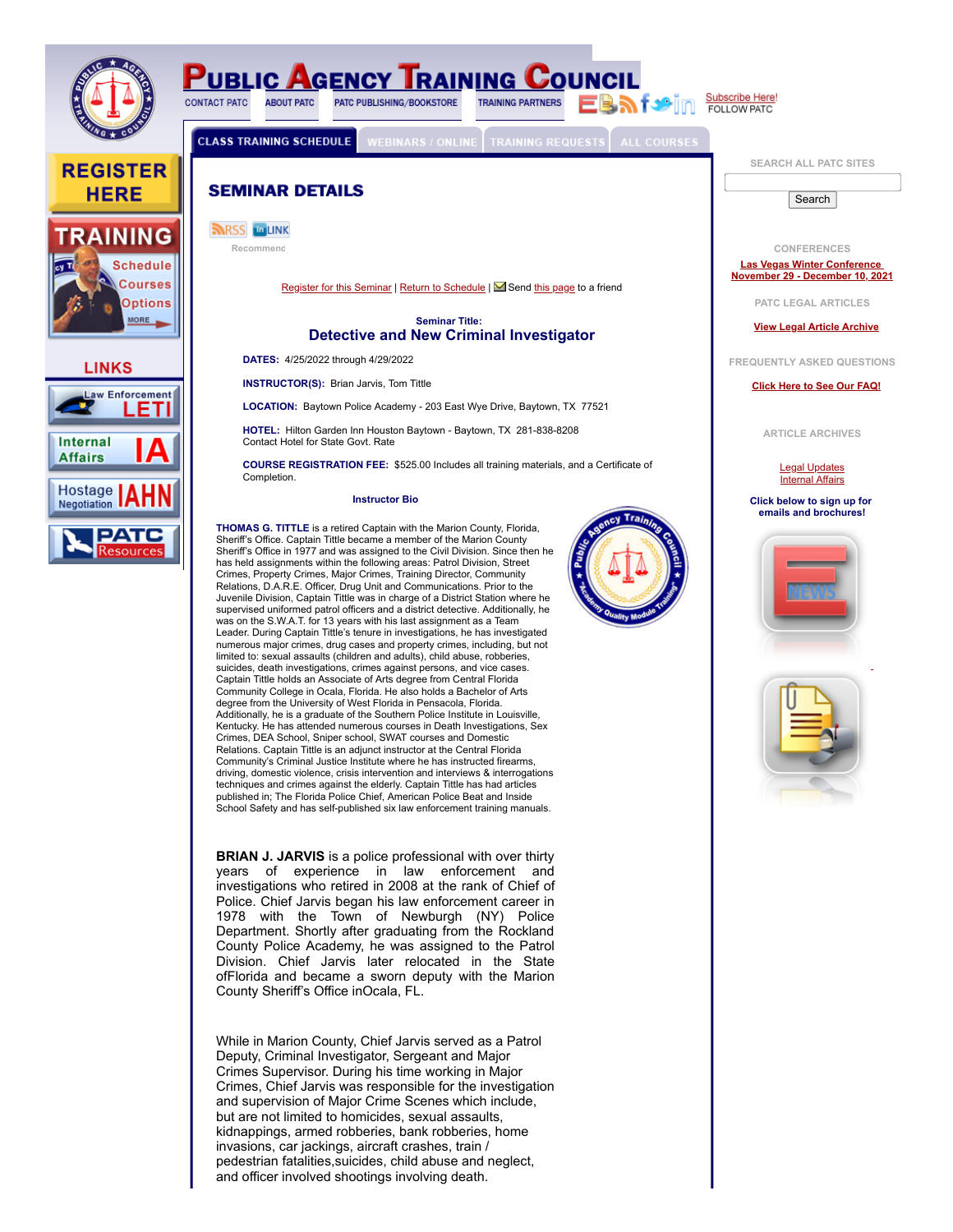In addition to major crimes, Chief Jarvis has been assigned to investigative units that were responsible for the investigation of property crimes, such as auto thefts, larcenies and burglaries, and white-collar crimes, including forgery, fraud, embezzlement, bribery and extortion.

Chief Jarvis returned to the State of New York and assumed the position of Chief of Police for the Town of Chester until his retirement in 2008.

Chief Jarvis holds a Bachelor of Science Degree in Information Systems from the University of Phoenix and attended the Associates of Arts program in Criminal Justice at Central Florida Community College. He has also attended several courses on Major Crime Investigations, including Practical HomicideInvestigation and Sex Crime Investigations offered by the University of North Florida, and Basic and Advanced Computer Crime Investigations offered by the Florida Department of Law Enforcement Organized Crime Institute.

Chief Jarvis has also been a member of the International Association of Chiefs' of Police (IACP), New York State Police Juvenile Officer's Association, Mid-HudsonCrime Prevention Association, NYS Association of Chiefs' of Police, Past President of the Police Chiefs' Association of Orange County, and a foundingmember of the Orange County Law Enforcement Training Institute. He has also been a member of the International Law Enforcement Educators and Trainers Association (ILEETA).

Additionally, Chief Jarvis also served as a liaison for the National Institute of Health assisting on a study of the long-term effects of child sexual abuse and worked closely with the Rape Crisis-Spouse Abuse Center in Ocala Florida. He also participated in a four-year project to research police records management systems in North America.

Chief Jarvis is a published author and currently instructs on a national level for Public Agency Training Council (PATC). He is a pilot and volunteers for Angel Flight Southeast.

**Pre-Payment is not required to register or attend IN-PERSON seminars. Pre-payment is required for WEBINARS and ONLINE COURSES.**

### **[CLICK HERE TO REGISTER FOR THIS SEMINAR](https://www.patc.com/training/register.php?ID=18531)**

#### **Course Objectives**

Thiscourse is a comprehensive **INTRODUCTORY LEVEL** overview for the law enforcement officer who has recently the crucial task of conducting supplemental investigations of suspected criminal offenses. During this course the student will also be exposed to various injury, death, homicide and sexually sensitive and explicit sexual battery cases. Also included in this course will be several post-mortem examination photographs and videotape segments, as well as injury, death and homicide scenes through photos and videotapes from actual closed cases. This part of the course will be **VERY GRAPHIC AND INTENSE.**

![](_page_1_Picture_10.jpeg)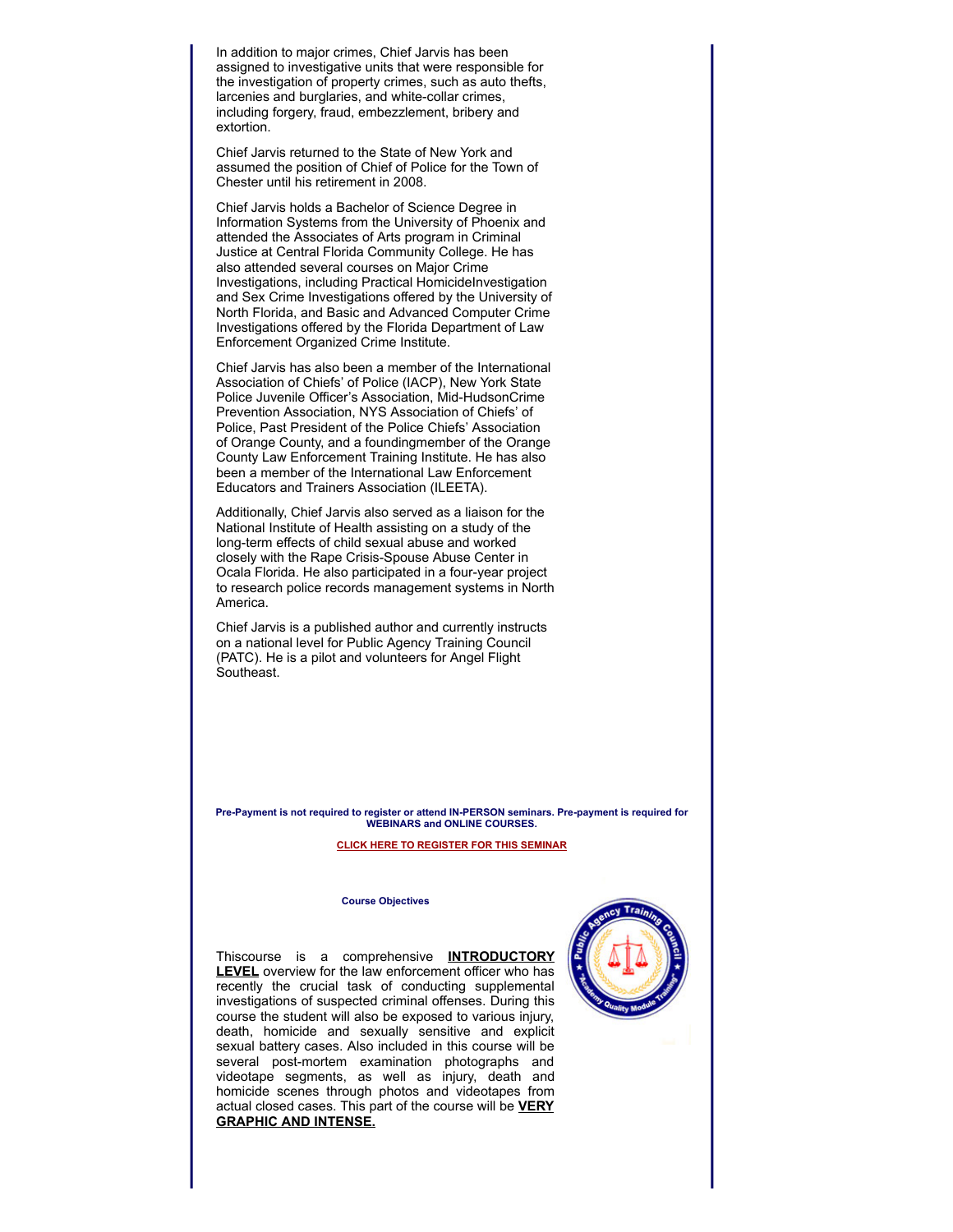Conducting supplemental investigations of suspected criminal offenses requires the assigned law enforcement investigator to possess a high degree of investigative expertise, skills, and the knowledge necessary to bring the case to a successful conclusion. Today, numerous professionals from different disciplines, need to have the tools to conduct professional and thorough investigations. These disciplines include, but are not limited to:

- All law enforcement and support personnel and police laboratory personnel
- Forensic anthropologists, forensic odontologists, forensic botanists
- Social services/protective investigators
- Prosecuting attorneys, agency attorneys
- Medical and healthcare providers
- EMT's,firefighters, paramedics, EMS first responders
- Medical examiners, coroners, forensic pathologists, medical examiner/coroner investigators
- School personnel and others that find themselves involved in these investigations in one way or another.

Therefore, it is imperative that every one of these professionals engage in joint training on a regular basis so EVERY ounce of collective energy can be funneled in thevictim's direction for a successful resolution. Today, more than ever before,we must work together to ensure that all investigative measures are completed properly.

Upon successful completion of this course, each student will have acquired a comprehensive understanding and will accordingly possess the specialized knowledge and skills, needed to conduct a thorough and meticulous investigation concerning suspected criminal activity.

### **Criminal Investigation Overview**:

Where Your Investigation Begins – Legal Issues Involving the Investigation – Goals and Objectives of a Successful Investigation – The Importance of the Post-Arrest Investigation

## **IdentityTheft:**

Personal Identifiers – Financial Identifiers – Methods of obtaining personal information – Best practices for reducing identity crime – Federal Trade Commission and Secret Service Roles in ID Crimes

### **DigitalEvidence:**

Valueof Digital Evidence – Types of Digital Evidence – Legal Issues, Judicial Decisions  $-4$ <sup>th</sup> Amendment Issues – The Search Warrant - Social Media- Cell Phones & Towers - Dark Web

### **ConductingSuccessful Interviews:**

Introduction to Interviewing – Witness Reliability Issues – Witness Types – Best Practices for Conducting Successful Interviews

### **ConductingSuccessful Suspect Interrogations:**

Goals of the Interrogation – Legal Guidelines  $-5$ <sup>th</sup> &  $6$ <sup>th</sup> Amendment Considerations – U. S. SupremeCourt Decisions – Planning and Documenting the Interrogation – Types of Suspect Interviews and Methods of Obtaining Information

### **MajorCase Investigation Study**

Major case considerations - multi-jurisdictional cases - Investigative concerns -Best practices - Culmination of